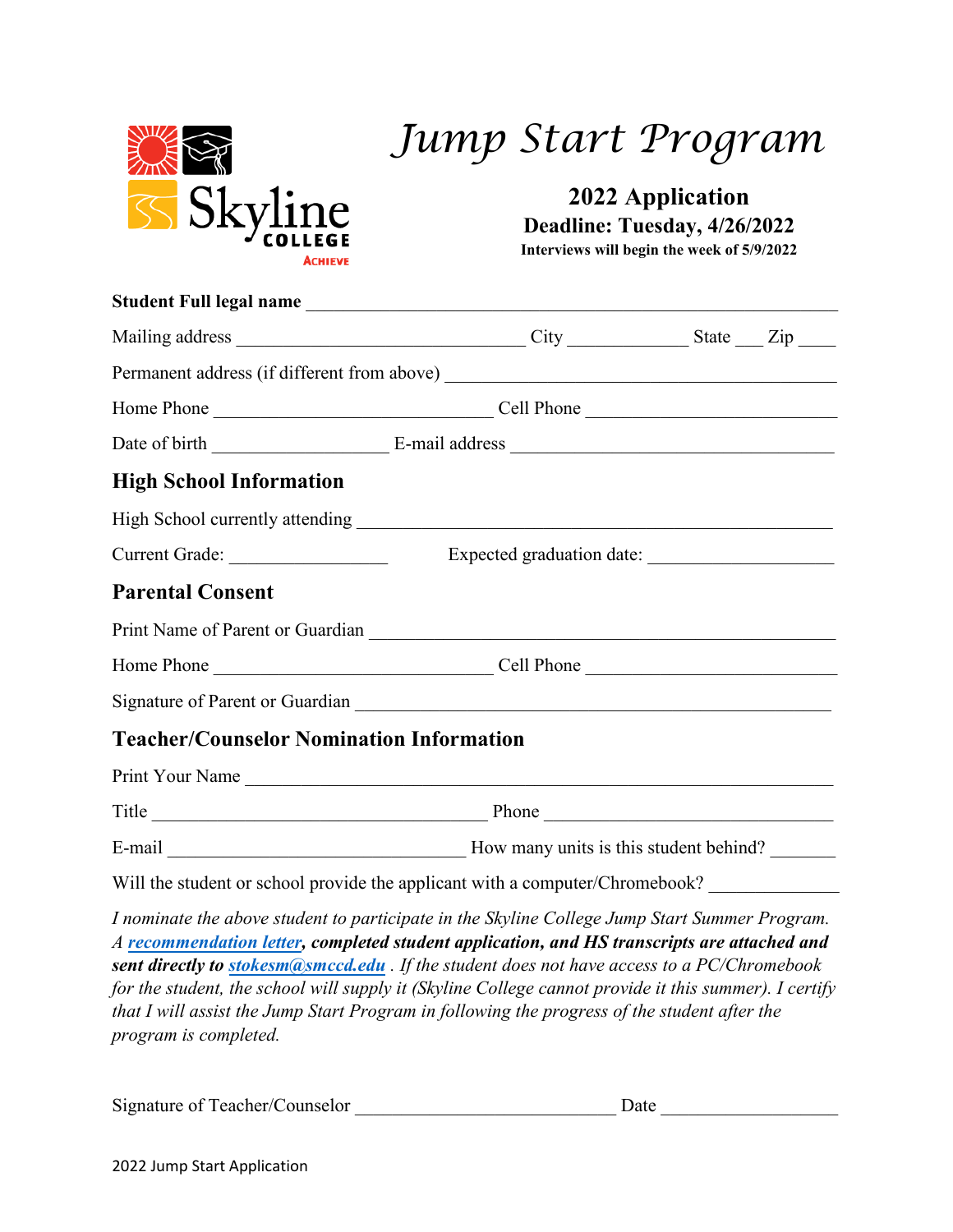## **Personal Statement (attach additional pages if needed)**

1. What career or field are you interested in and why?

2. What challenges (academic and/or non-academic) have you faced in pursuit of achieving your academic goal?

3. What qualities do you possess that you think will be important assets as a potential member of the Jump Start Program and what do you hope to get out of your participation in the program?